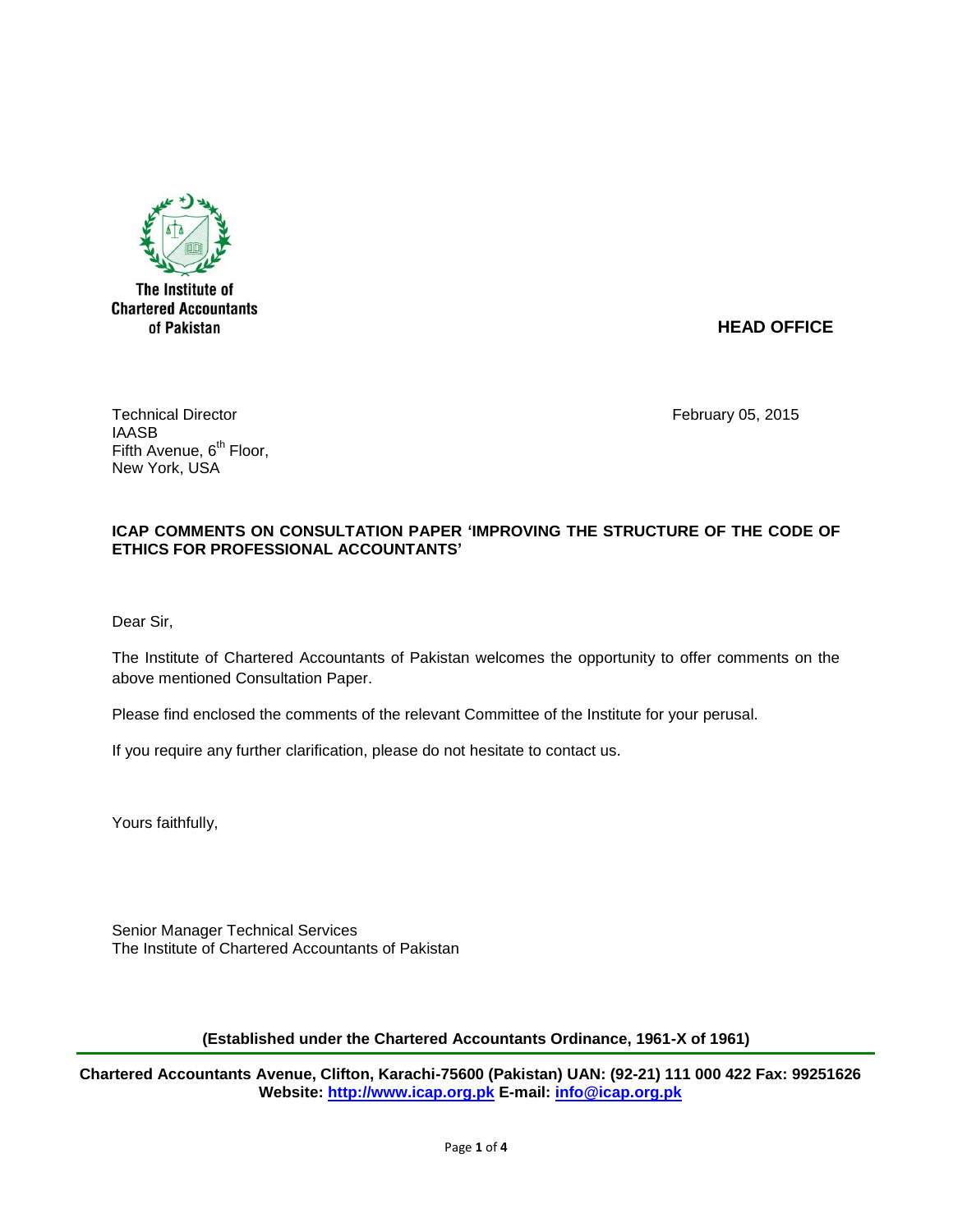# **ICAP COMMENTS ON CONSULTATION PAPER 'IMPROVING THE STRUCTURE OF THE CODE OF ETHICS FOR PROFESSIONAL ACCOUNTANTS'**

#### **Questions for Respondents**

1. Do you believe that the approach outlined in this Consultation Paper, as reflected in the Illustrative Examples, would be likely to achieve IESBA's objective of making the Code more understandable? If not, why not and what other approaches might be taken?

# **Answer: Yes, this will be in line with the International Standards on Auditing. An effort to simplify the language used in the proposed structure of the Code of Ethics is commendable. This would help SMPs understand and implement the Code. (Paragraph 23)**

- 2. Do you believe that the approach outlined in this Consultation Paper, as reflected in the Illustrative Examples would be likely to make the Code more capable of being adopted into laws and regulations, effectively implemented and consistently applied? If not, why not and what other approaches might be taken?
- **Answer: The Code is framework based. Accordingly, the scope of the Code would be much wider and far reaching than laws and regulations. The term requirement is too restrictive and can only be adhered through "Application and Other Explanatory Material" which are in the nature of guidance in particular circumstances. However, some of the guidance may coincide with the requirements of laws and regulations existing in a particular jurisdiction. In my view, it would be inappropriate to generalize that "Application and Other Explanatory Material facilitates adoption of the Code into laws and regulation. (Paragraph 9)**
	- 3. Do you have any comments on the suggestions as to the numbering and ordering of the content of the Code (including reversing the order of extant Part B and Part C), as set out in paragraph 20 of the Consultation Paper?

### **Answer: No**

4. Do you believe that issuing the provisions in the Code as separate standards or rebranding the Code, for example as International Standards on Ethics, would achieve benefits such as improving the visibility or enforceability of the Code?

# **Answer: Rebranding as International Standards on Ethics is recommended as the readers would be more comfortable if all the codes in one volume. (Paragraph 22)**

5. Do you believe that the suggestions as to use of language, as reflected in the Illustrative Examples are helpful? If not, why not?

#### **Answer: Yes**

6. Do you consider it is necessary to clarify responsibility in the Code? If so, do you consider that the illustrative approach to responsibility is an appropriate means to enhance the usability and enforceability of the Code? If not, what other approach would you recommend?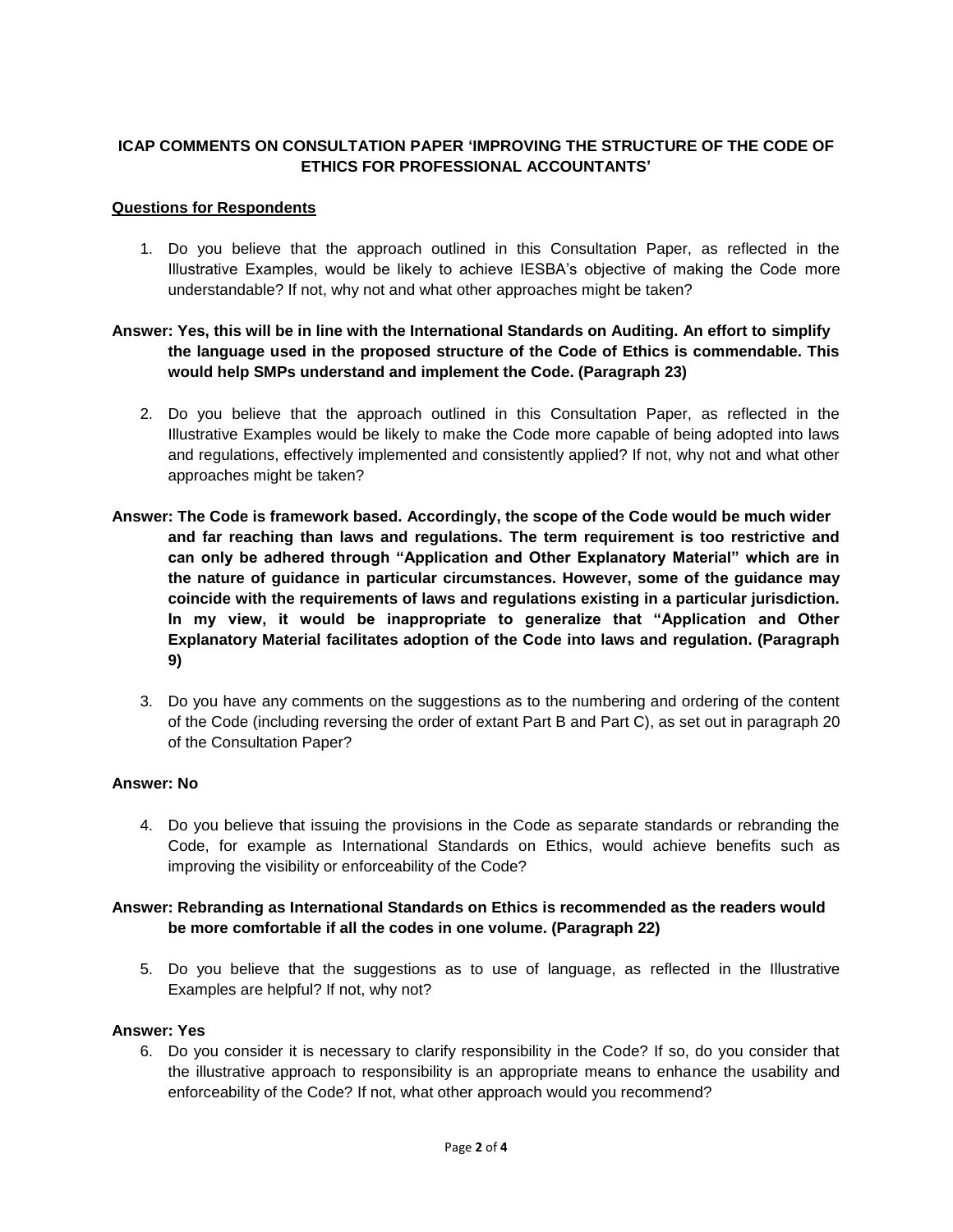### **Answer: No. The primary responsibility is of the engagement partner.**

7. Do you find the examples of responsible individuals illustrated in paragraph 33 useful?

### **Answer: See answer to 6 above.**

8. Do you have any comments on the suggestions for an electronic version of the Code, including which aspects might be particularly helpful in practice?

### **Answer: No**

9. Do you have any comments on the indicative timeline described in Section VIII of this Paper?

#### **Answer: No**

10. Do you have any other comments on the matters set out in the Consultation Paper?

#### **Answer: Yes, the following are the additional comments:**

- **1- It is suggested to place the code of ethics for Professional Accountants in Business at the end.**
- **2- The interpretation of the term "acceptable level" interpreted with respect to "safeguards" is too subjective. There is no yard stick to measure the reasonableness and judgment of a third party as to whether compliance with the fundamental principles is compromised or not. It is suggested to place the onus on the professional judgment of the professional accountant to display that the fundamental principles is not compromised by bringing the threat to the acceptable or reasonable level.**
- **3- The term "firm" should also be restated as "Professional Entities" to cover all forms of professional organization, i.e., from proprietorship to corporation. Furthermore, the term firm has been merged in the definition of "professional accountant" in Part-I General Application of the Code Section 100.000 sub paragraph (b) and again separated in Code Section 100.002 and other parts of the Code which is confusing.**
- **4- Following are certain suggestions:**
	- **The structure of the code is changed as discussed in Para 20(2) of the first part of this consultation paper. In this respect, please refer 000.003 of the code.**
	- **000.007 may consider rewording as "safeguard are necessary when the firm or professional accountant determine that the threats cannot be eliminated or are not at an acceptable level."**
	- **420.007, immediate family may be defined to more clarify the subject.**
- **5- Code 100.12 on "Ethical Conflict Resolution" the documentation of ethical practice followed, shall be the requirement instead of including in "Application and Other Explanatory Material".**